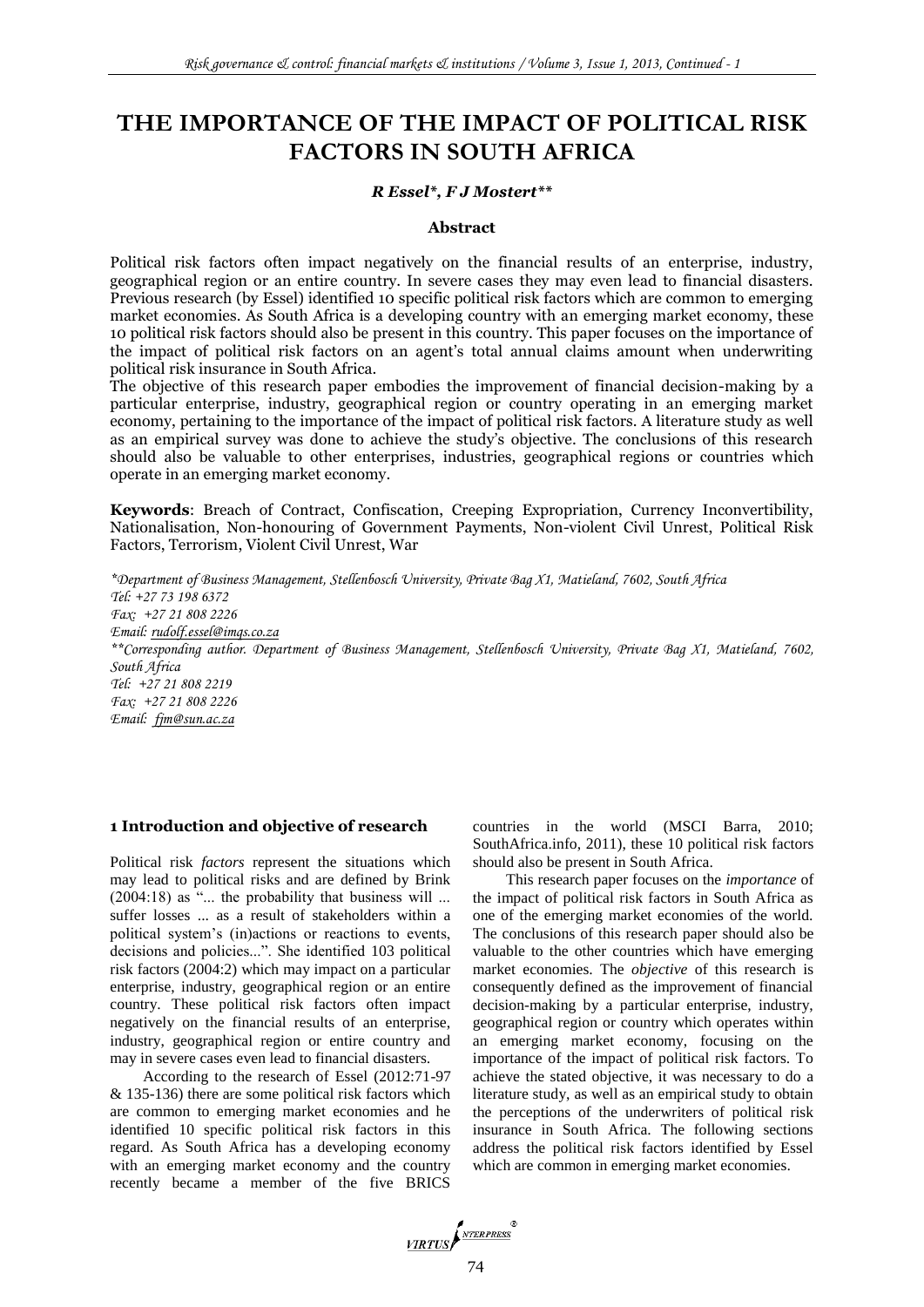#### **2 Political risk factors which are common to emerging market economies**

According to the research of Essel (2012:71-97 & 135-136) the following 10 political risk factors are prevalent in emerging market economies, viz.:

- Nationalisation
- Confiscation
- Creeping expropriation
- Currency inconvertibility
- Breach of contract
- Non-honouring of government payments
- War
- Violent civil unrest
- Non-violent civil unrest; and
- Terrorism.

Due attention will be paid to these political risk factors in the following sections.

## *2.1 Expropriation focusing on nationalisation, confiscation and creeping expropriation*

According to Pike (1980:35), expropriation is the political risk factor which provides the most concern to foreign investors in a host country. The term expropriation often has a wider meaning and is often called by other terms, like nationalisation, confiscation and creeping expropriation. Expropriation occurs when a government takes over the control of property by claiming that the act is in the interest of the general public.

*Nationalisation* usually implies that government takes over the control of foreign investments by offering only partial compensation for the property concerned and the act of nationalisation is usually aimed at a particular industry or type of property instead of a specific enterprise (Howell, 1998:4; Lloyd, 1974:27). The nationalisation of the mining industry is a classic example in this regard. *Confiscation*, on the other hand occurs when the owner of the property receives no compensation for the property concerned (Lewis, 1979:221).

Recently, a new form of expropriation has evolved, called *creeping expropriation*. This occurs where a government progressively accepts and implements legislation to limit the operations of the owner of property (Robock, 1971:13). The government may have the objective to eventually take over the industry or type of property or to provide more benefits to the general public by acting in this manner (Lewis, 1979:84).

Expropriation is usually based on ideology, nationalism, as well as international and domestic politics and economics (Bremmer & Keat, 2009:125). According to Brink (2004:20), it is possible to anticipate expropriation by analysing these factors. The risk of expropriation can be reduced when democracies exist or where specific political constraints are in force in a country.

It is important to realise that particular conditions must be met for an expropriation to be considered as legal, viz. the property must be located within the host government's borders, the host government should not discriminate against foreign owners when expropriation is implemented, and the general public of the host country must benefit from the property concerned. Especially countries which are hostile towards foreign investments may decide to implement expropriation (Lewis, 1979:64). If the three conditions mentioned are not met, an expropriation may be considered by the international community as illegal and the international community may take action against the particular country by implementing sanctions or other trade embargos.

It is interesting to note that Bradley (1977:75) found that governments are more eager to expropriate larger investments than small investments and that it is more likely that governments target particular industries. Although high-technology industries may be more attractive, low technology industries may be easier to expropriate as they require less knowledge and operational skills to manage and operate than their counterpart. Enterprises in the petroleum and mining industries are often concerned about possible expropriation due to their past experiences as victims of expropriation (Hal Mason, 1974:6; Multilateral Investment Guarantee Agency, 2010:31). Governments should be very careful not to expropriate enterprises which are part of a vertically integrated channel, as the expropriated enterprise may be avoided by the other enterprises in the vertical integrated channel to sidestep the expropriation (Bradley, 1977:81).

Although expropriation may have occurred less frequently during the past decade, Bremmer and Keat (2009:124) are of the opinion that expropriation will remain an important political risk factor. Governments may still apply expropriation when economic recessions prevail to promote the interest of the general public (Galvao, 2001:36).

# *2.2 Currency inconvertibility*

This political risk factor occurs when restrictive legislation pertaining to foreign exchange controls leads to financial losses. According to Howell (1998:4) governments have the power to prevent the conversion of one currency into another currency by enforcing regulations. It must, however, be emphasised that currency fluctuations do not form part of currency inconvertibility (Berlin *et al*., 2003:7; Stein, 1983:20). As currency inconvertibility is of prime importance to banks, they were one of the primary insureds of political risk insurance during the past decade, focusing mainly on the coverage against currency inconvertibility (Coppola & Riordan, 2005:188).

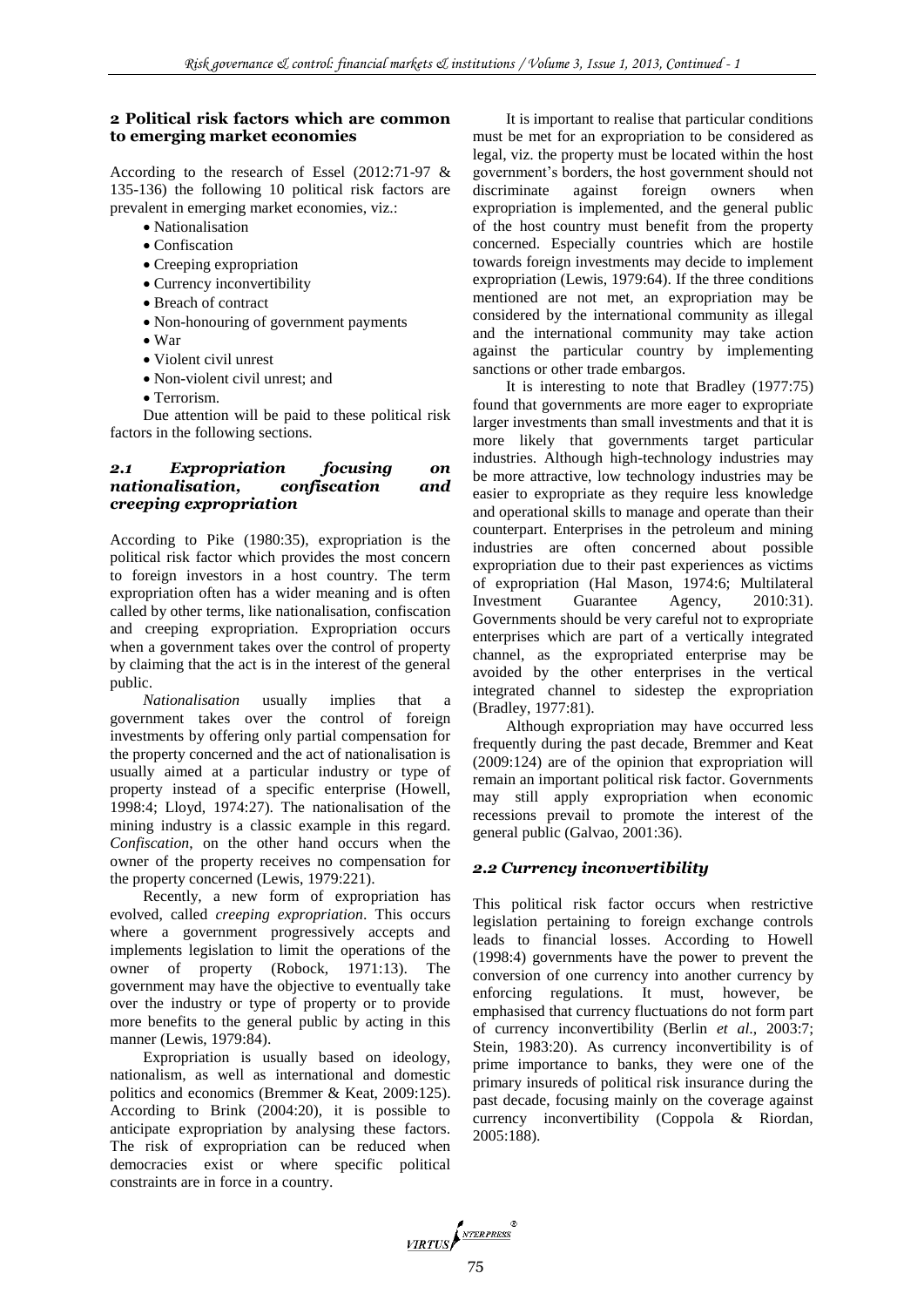## *2.3 Breach of contract and nonhonouring of government payments*

Breach of contract occurs when a country does not adhere to the stipulations of a contract between them and private investors. This may lead to an investor suffering a loss as a result of a government which repudiates the contract. A breach of contract may also cause a non-honouring of government payments, although a breach of contract is possible where no cash flows are involved.

Governments may change their legislative, fiscal or monetary policies from time to time which may lead to a breach of contract and non-honouring of payments (Multilateral Investment Guarantee Agency, 2010:47). Breach of contract is the political risk factor which most concern investors in emerging market economies (Multilateral Investment Guarantee Agency, 2010:31). Cover for breach of contract is often available to investors when foreign investments are made (Berlin *et al.*, 2003:7). Democracies and political constraints may however limit the risk of a breach of contract by governments to a certain extent.

#### *2.4 War and civil unrest*

War and civil unrest pose enormous financial consequences to any country and industry, not to mention the impact on individuals. Where war normally refers to conflict between countries, civil unrest has the internal domestic conflict in a country in mind (Howell, 1998:4). When countries go to war, property and human lives are at risk. According to Bunn and Mustafaoglu (1978:1564) as well as Tarzi (1992:443) sudden ideological change in a country, a threat made by another country, the imposition of adverse sanctions against another country, unilateral declaration of independence by a country and preemptive strikes made against another country are the main underlying indicators of war. Wars are relatively easy to foresee and coverage against this political risk factor is often available.

Civil unrest which may sometimes lead to violence is usually caused by the internal conflict in a country (Brink, 2004:85). Bremmer and Keat (2009:84) stated that civil unrest refers to societal actions based on a rigorous regime or government instability and crises. It may also have political turmoil, conspiracies, political takeovers as well as internal war in a country in mind (Gurr, 1968:1107). Civil unrest can often be foreseen by monitoring human needs such as drinking water, electricity and housing. Bremmer and Keat (2009:85) found that a male-dominant youth between the ages of 15 and 25 tend to lead to violence. The impact of civil unrest in a country should be properly managed as it can severely impact on the business environment, can force a government to change its policies and can even bring a regime down.

As civil unrest often has a spontaneous nature it is difficult to forecast its occurrence. Some civil unrest can even develop within hours beforehand. Civil unrest may have the potential to be of a high magnitude, and if they are sustained their impact could be enormous on the business environment and the economy of a country. Civil unrest can easily have the same impact in a country as a civil war and may lead to the occurrence of other political and business risks (Bremmer & Keat, 2009:99-100).

According to Kobrin (1978:118), civil unrest tends to occur mostly in informal rural areas, although it has taken place in developing as well as developed countries. Research has however shown that civil unrest mostly occurs in autocratic or state-divided countries where the population is poor (Bremmer & Keat, 2009:92). When a government decentralises its power to local governments, the probability of civil unrest may be decreased. It should however be emphasised that the chance of civil unrest will only be reduced if the local government performs in a competent manner by meeting the demands of the local population to a reasonable extent.

#### *2.5 Terrorism*

The following definition of terrorism was provided by the U.S. Department of Defence, viz. "... the calculated use of an unlawful violence ... to inculcate fear; intended to coerce or to intimidate governments or societies in the pursuit of goals that are generally political, religious, or ideological" (Bremmer  $& Keat$ , 2009:106). While terrorism is directed at the society at large, guerrilla activities are aimed at government organisations such as military institutions (Brink, 2004:91).

Since the events of 11 September 2001 in the United Stated of America, terrorism is no longer a political risk factor which is associated with emerging market economies only (James, 2004:29). Terrorism is a phenomenon which can escalate easily, such as starting as an uprising of civil disobedience and unrest, becoming a civil war and resulting in a revolution (Berry, 2008:21). It may however be possible to prevent terrorist attacks by employing the necessary analysis and having responsive actions and precautions in place (Bremmer & Keat, 2009:118). These precautions may focus on employing risk management against terrorism as well as obtaining insurance coverage for the detrimental consequences of terrorist attacks.

#### **3 Research methodology**

It was already stated that this research paper focuses on the *importance* of the impact of political risk factors in South Africa which is one of the emerging market economies of the world. The *objective* of this research was consequently defined as the improvement of financial decision-making by a

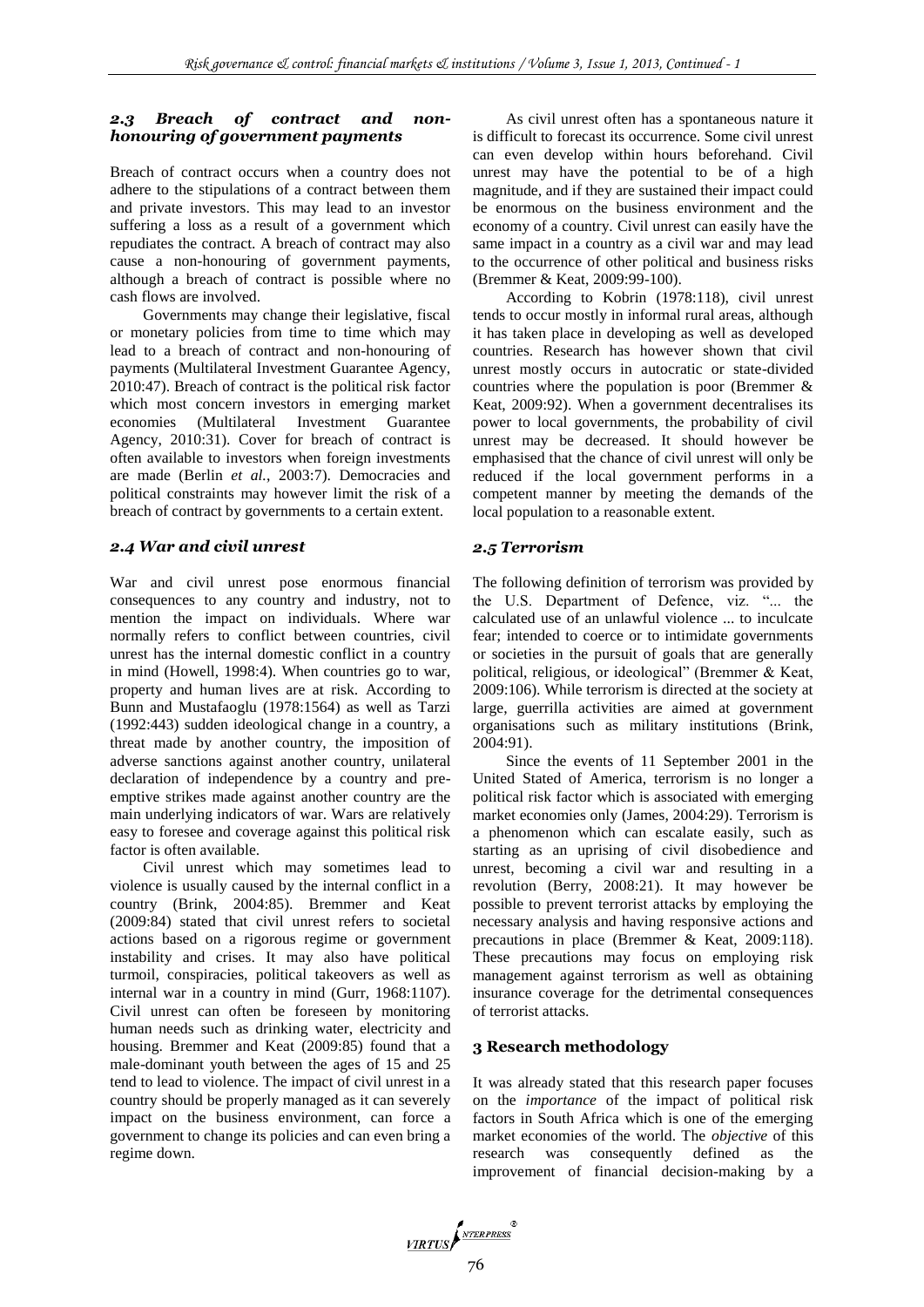particular enterprise, industry, geographical region or country which operates within an emerging market economy, focusing on the importance of the impact of political risk factors.

The perceptions of the underwriters of political risk insurance in South Africa were obtained to provide empirical evidence concerning the topic of this research. The empirical survey embodied personal interviews, which were conducted with the agents underwriting political risk insurance (known as Sasria insurance) in South Africa. The literature study formed the bases of the questionnaire which was used as an *aide-mémoire* during the personal interviews. After following up, 32 of the available 54 agents participated in the empirical survey. The empirical results obtained appear in the following sections.

#### **4 Empirical results**

The empirical results focus on the *importance* of the impact of political risk factors over the past five years, as well as the next five years, on a respondent's total annual claims amount. The descriptive statistics of these empirical results are thereafter discussed. The ranking of the importance of the impact of the political risk factors on a respondent's total annual claims amount is addressed while the Wilcoxon Test is employed to determine whether there are significant differences between the various ratings.

It was stated explicitly during the personal interviews as well as on the questionnaire which was used as an *aide-mémoire* that the five point Likert interval scale forms a continuum. It was therefore possible to assign weights to the answers (Albright, Winston & Zappe,  $2002:224-229$  & 245). The answers of the respondents received the following weights:

#### **Table 1.** Weights for The answers of the respondents

| Answers of the respondents: | Weights assigned: |
|-----------------------------|-------------------|
| Extremely important         |                   |
| Highly important            |                   |
| Moderately important        |                   |
| Little important            |                   |
| Not important               |                   |

The empirical results obtained from the executives who completed the questionnaires are depicted in the following tables (Essel, 2012:135- 142). Table 2 shows the importance of the impact of

political risk factors over the *past* five years on a respondent's total annual claims amount.

| total annual claims amount, according to the percep-tions of the respondents |                               |                            |                                       |                     |                         |                        |
|------------------------------------------------------------------------------|-------------------------------|----------------------------|---------------------------------------|---------------------|-------------------------|------------------------|
| <b>Political risk</b><br>factors                                             | <b>Extremely</b><br>important | <b>Highly</b><br>important | <b>Moderately</b><br><i>important</i> | Little<br>important | <b>Not</b><br>important | Weigh-ted<br>responses |
| Nationalisation                                                              |                               | 4                          | 3                                     | 8                   | 16                      | 62                     |
| Confiscation                                                                 | $\overline{c}$                | $\overline{2}$             | 4                                     | 7                   | 17                      | 61                     |
| Creeping<br>expropriation                                                    | $\theta$                      | 7                          | 5                                     | 5                   | 15                      | 68                     |
| Currency<br>inconvertibility                                                 | $\overline{c}$                |                            | 3                                     | 8                   | 18                      | 57                     |
| Breach of contract                                                           | $\overline{4}$                |                            | $\overline{4}$                        | 8                   | 15                      | 67                     |
| Non-honouring of<br>government<br>payments                                   | 3                             | 3                          | 3                                     | 6                   | 17                      | 65                     |
| War                                                                          | 4                             | $\Omega$                   | 3                                     | 5                   | 20                      | 59                     |
| civil<br>Violent<br>unrest                                                   | 7                             | 10                         | 6                                     | 3                   | 6                       | 105                    |
| Non-violent<br>civil<br>unrest                                               | $\overline{2}$                | 7                          | 10                                    | 5                   | 8                       | 86                     |
| Terrorism<br>$\mathbf{M} = 1, 1, , C = 11.1$                                 | 4<br>$\sim$                   |                            | 4                                     | 5                   | 18                      | 64                     |

**Table 2.** Importance of the impact of political risk factors over the past five years on a respondent's total annual claims amount, according to the percep-tions of the respondents

Number of valid responses = 32

The following table depicts the importance of the impact of political risk factors over the *next* five years on a respondent's total annual claims amount.

$$
\underbrace{\textit{VIRTUS}}\textit{f}^{\textit{NTERPRESS}}\textit{f}
$$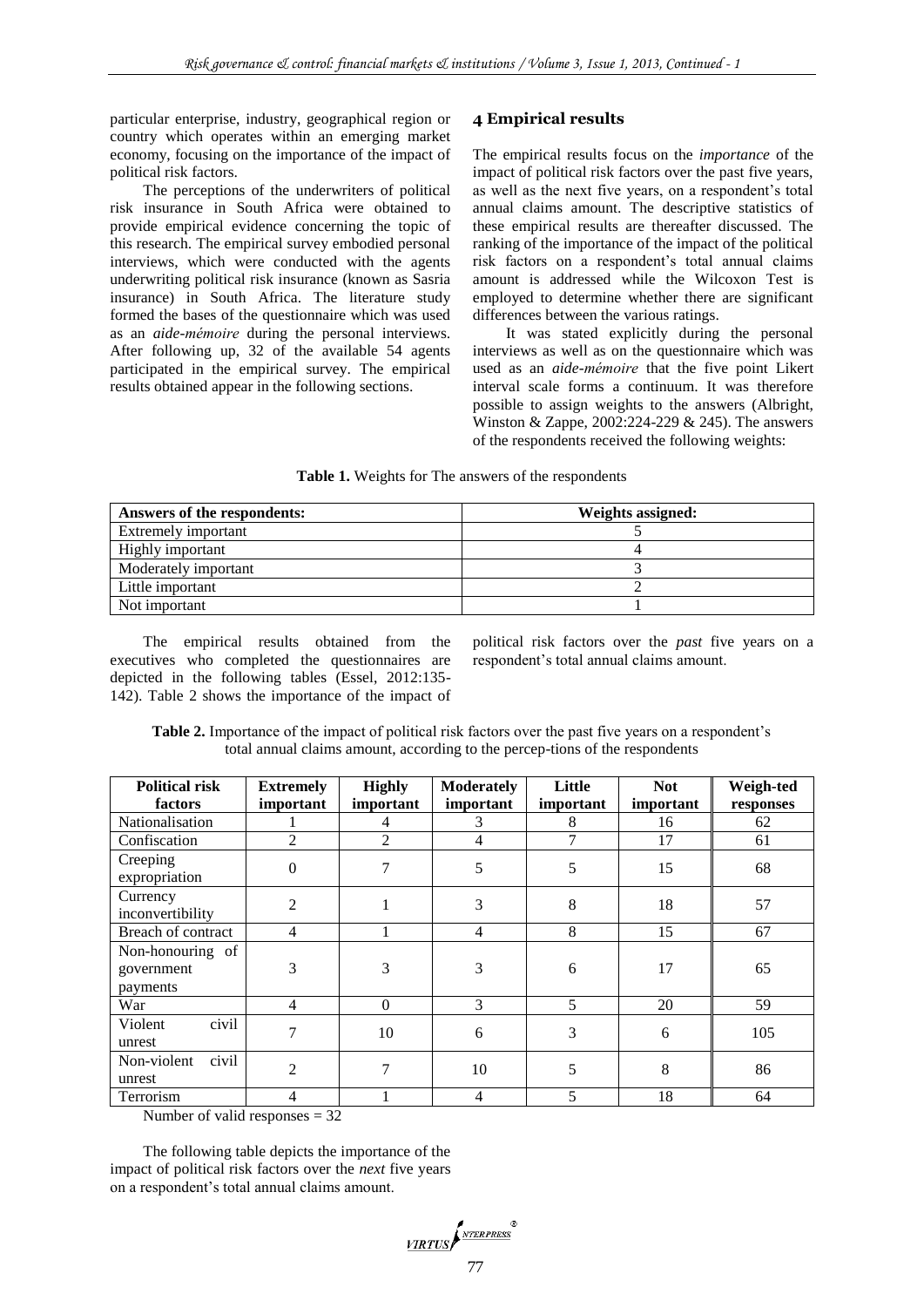| <b>Political risk</b><br>factors              | <b>Extremely</b><br>important | <b>Highly</b><br>important | <b>Moderately</b><br>important | Little<br>important | <b>Not</b><br>important | Weighted        |
|-----------------------------------------------|-------------------------------|----------------------------|--------------------------------|---------------------|-------------------------|-----------------|
| Nationalisation                               | 6                             | 9                          | 6                              | 3                   | 8                       | responses<br>98 |
| Confiscation                                  | 6                             | 8                          | 6                              | 5                   | 7                       | 97              |
| Creeping                                      |                               |                            |                                |                     |                         |                 |
| expropriation                                 | 6                             | 9                          | 5                              | 6                   | 6                       | 99              |
| Currency<br>inconvertibility                  | 3                             | $\overline{2}$             | 6                              | 9                   | 12                      | 71              |
| Breach<br>of<br>contract                      | 4                             | $\overline{4}$             | 4                              | 10                  | 10                      | 78              |
| Non-honouring<br>of<br>government<br>payments | 5                             | 8                          | 5                              |                     | 7                       | 93              |
| War                                           | 6                             | $\theta$                   | 4                              | 8                   | 14                      | 72              |
| civil<br>Violent<br>unrest                    | 12                            | 15                         | $\overline{2}$                 | 3                   | $\overline{0}$          | 132             |
| Non-violent civil<br>unrest                   | 4                             | 12                         | 5                              | 6                   | 5                       | 100             |
| Terrorism<br>.                                | 8                             | $\sim$ $\sim$              | 9                              | 8                   | 6                       | 93              |

**Table 3.** Importance of the expected impact of political risk factors over the next five years on a respondent's total annual claims amount, according to the perceptions of the respondents

Number of valid responses  $= 32$ 

The empirical information of Tables 1 and 2 is used to calculate the descriptive statistics as it appears in Table 4.

**Table 4.** Descriptive statistics for the importance of the impact of political risk factors in South Africa on a respondent's total annual claims amount, focusing on the past five years and the next five years

|                                         | Past five years         |                      | <b>Next five years</b>  |                         |  |
|-----------------------------------------|-------------------------|----------------------|-------------------------|-------------------------|--|
| <b>Political risk factors</b>           | Weighted mean<br>values | <b>Median values</b> | Weighted mean<br>values | <b>Median</b><br>values |  |
| <b>Nationalisation</b>                  | 1.94                    | 1.5                  | 3.06                    | 3.0                     |  |
| Confiscation                            | 1.91                    | 1.0                  | 3.03                    | 3.0                     |  |
| Creeping expropriation                  | 2.13                    | 2.0                  | 3.09                    | 3.0                     |  |
| Currency inconvertibility               | 1.78                    | 1.0                  | 2.22                    | 2.0                     |  |
| Breach of contract                      | 2.09                    | 2.0                  | 2.44                    | 2.0                     |  |
| Non-honouring of government<br>payments | 2.03                    | 1.0                  | 2.91                    | 3.0                     |  |
| War                                     | 1.84                    | 1.0                  | 2.25                    | 2.0                     |  |
| Violent civil unrest                    | 3.28                    | 4.0                  | 4.13                    | 4.0                     |  |
| Non-violent civil unrest                | 2.69                    | 3.0                  | 3.13                    | 3.5                     |  |
| Terrorism                               | 2.00                    | 1.0                  | 2.91                    | 3.0                     |  |

The descriptive statistics of Table 4 can be illustrated as follows: the weighted mean value and median value for nationalisation, for example, were 1.94 and 1.5 respectively over the past five years. Concerning the next five years, the weighted mean value and median value for nationalisation are 3.06 and 3.0 respectively. The next paragraphs provide detailed explanations of the related calculations and the employment of the results.

The *weighted mean values*, which are based on the weighted responses of Tables 2 and 3 divided by the number of valid responses viz. 32, can be used to rank the political risk factors in terms of the importance of their impact on a respondent's total annual claims amount. It will then be possible to compare the ranking of the political risk factors for the past five years with the ranking for the next five years based on the perceptions of the respondents (which follows in Table 5).

The *median values* are based on the responses of Tables 2 and 3 and the associated weights. For example, the median value of nationalisation is 3.0 for the next five years. This is calculated as follows by applying the information of Table 3: As the number of valid responses equals 32, the median is 16. The 16th and 17th responses in a declining order of importance

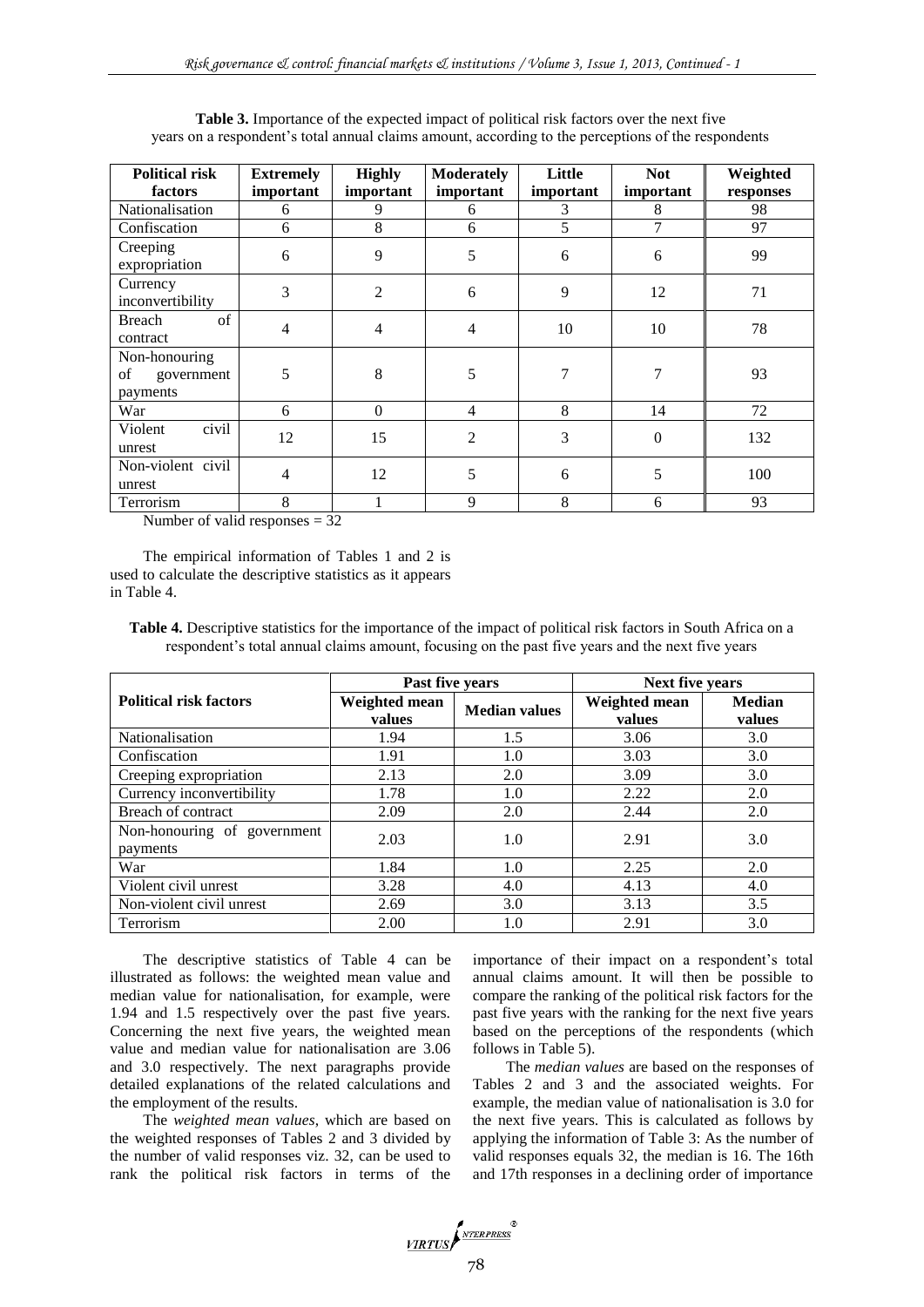falls in the "moderately important" category of Table 3. This category has a weight of 3 which is therefore the median value of nationalisation for the next five years. The median values can be used to determine whether there is a significant difference between the rating of each political risk factor for the past five

years and the rating for the next five years (which follows in Table 6).

The ranking of the importance of the impact of the political risk factors on a respondent's total annual claims amount over the past five years as well as the next five years is depicted in the following table.

**Table 5.** Ranking of the importance of the impact of the political risk factors on a respondent's total annual claims amount over the past five years and the next five years based on the weighted mean values, in a declining order of importance

| Past five years         |                |                                               | <b>Next five years</b>  |                |                                            |
|-------------------------|----------------|-----------------------------------------------|-------------------------|----------------|--------------------------------------------|
| Weighted<br>mean values | <b>Ranking</b> | <b>Political risk factors</b>                 | Weighted<br>mean values | <b>Ranking</b> | <b>Political risk factors</b>              |
| 3.28                    |                | Violent civil unrest                          | 4.13                    |                | Violent civil unrest                       |
| 2.69                    | $\overline{2}$ | Non-violent<br>civil<br>unrest                | 3.13                    | 2              | Non-violent<br>civil<br>unrest             |
| 2.13                    | 3              | Creeping<br>expropriation                     | 3.09                    | 3              | Creeping<br>expropriation                  |
| 2.09                    | 4              | Breach of contract                            | 3.06                    | 4              | Nationalisation                            |
| 2.03                    | 5              | of<br>Non-honouring<br>government<br>payments | 3.03                    | 5              | Confiscation                               |
| 2.00                    | 6              | Terrorism                                     | 2.91                    | 6              | of<br>Non-honouring<br>government payments |
| 1.94                    | 7              | Nationalisation                               | 2.91                    | 6              | Terrorism                                  |
| 1.91                    | 8              | Confiscation                                  | 2.44                    | 8              | Breach of contract                         |
| 1.84                    | 9              | War                                           | 2.25                    | 9              | War                                        |
| 1.78                    | 10             | Currency<br>inconvertibility                  | 2.22                    | 10             | Currency<br>inconvertibility               |

The results of the preceding table show that violent and non-violent civil unrest as well as creeping expropriation have been the three political risk factors which had the most important impact on a respondent's total annual claims amount during the past five years based on the perceptions of the respondents. The respondents expect that these three political risk factors will remain the factors which will have the most important impact on a respondent's total annual claims amount during the next five years.

It is however important to emphasise that nationalisation and confiscation moved from respectively the seventh and eighth places in the declining order of importance to respectively the fourth and fifth places. It can therefore be concluded that nationalisation and confiscation may have a more important impact on a respondent's total annual claims amount during the next five years than during the preceding five years.

It was already mentioned that the median values can be used to determine whether there is a significant difference between the rating of each political risk factor for the past five years and the rating for the next five years. The Wilcoxon Test was employed for this purpose by obtaining p-values for the changes in the median values (Ferguson, 1987:406-408). When the pvalue of a political risk factor is less than 0.05 it indicates that the difference which exists between the median value over the past five years and the median value for the next five years of that political risk factor is significant. The results obtained by employing the Wilcoxon Test are depicted in the following table.

The p-vales of nine of the 10 political risk factors which appear in the preceding table have p-values of less than 0.05. The only exception is the political risk factor referring to a breach of contract which has a pvalue of more than 0.05. It should further be emphasised that eight of the remaining nine political risk factors have a bigger median value for the next five years than for the past five years, while the political risk factor of violent civil unrest has the same median value for the past five years and the next five years.

It can therefore be concluded that, with the exception of a breach of contract and violent civil unrest, the importance of the impact on a respondent's total annual claims amount should increase during the next five years compared to the previous five years due to the remaining eight political risk factors. The results also show that the importance of the impact of violent civil unrest on a respondent's total annual claims amount should remain the same during the next five years compared to the preceding five years.

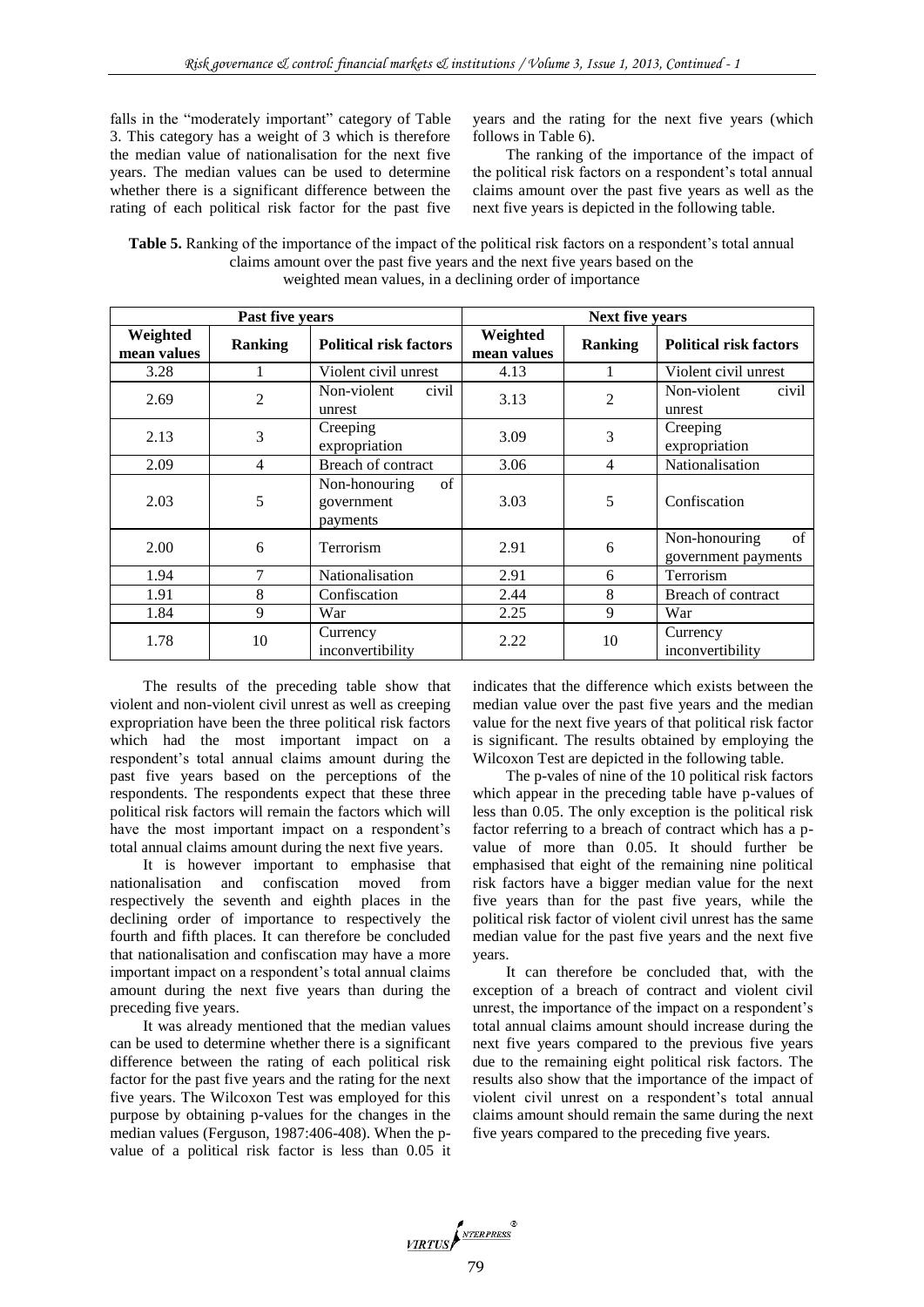| <b>Political risk factors</b>        | <b>Median values</b> |                 |          |  |
|--------------------------------------|----------------------|-----------------|----------|--|
|                                      | Past five years      | Next five years | p-values |  |
| Nationalisation                      | 1.5                  | 3.0             | 0.000355 |  |
| Confiscation                         | 1.0                  | 3.0             | 0.000293 |  |
| Creeping expropriation               | 2.0                  | 3.0             | 0.000438 |  |
| Currency inconvertibility            | 1.0                  | 2.0             | 0.016605 |  |
| Breach of contract                   | 2.0                  | 2.0             | 0.061885 |  |
| Non-honouring of government payments | 1.0                  | 3.0             | 0.001696 |  |
| War                                  | 1.0                  | 2.0             | 0.020880 |  |
| Violent civil unrest                 | 4.0                  | 4.0             | 0.000777 |  |
| Non-violent civil unrest             | 3.0                  | 3.5             | 0.018604 |  |
| Terrorism                            | 1.0                  | 3.0             | 0.000935 |  |

Table 6. Wilcoxon Test for changes in the importance of the impact of political risk factors on a respondent's total annual claims amount, focusing on the median values of the past five years and the next five years

#### **5 Conclusions**

The *objective* of this research embodies the improvement of financial decision-making by a particular enterprise, industry, geographical region or country which operates within an emerging market economy, pertaining to the importance of the impact of political risk factors. This empirical research focuses on the importance of the impact of political risk factors on a respondent's total annual claims amount in South Africa, which has an emerging market economy. The results of this research lead to the following main conclusions which should improve the financial decision-making by the relevant parties:

 The political risk factors of violent and nonviolent civil unrest as well as creeping expropriation are the three political risk factors which had the *most* important impact on a respondent's total annual claims amount during the *past* five years. The respondents expect that these three political risk factors will remain the factors which will have the *most* important impact on a respondent's total annual claims amount during the *next* five years.

 The empirical results led to the conclusion that nationalisation and confiscation may have a more important impact on a respondent's total annual claims amount during the next five years than during the preceding five years.

 The importance of the impact on a respondent's total annual claims amount should *increase* during the next five years compared to the previous five years due to the following eight political risk factors:

- 1. Nationalisation;
- 2. Confiscation;
- 3. Creeping expropriation;
- 4. Currency inconvertibility;
- 5. Non-honouring of government payments;
- 6. War;
- 7. Non-violent civil unrest;
- 8. Terrorism.

• The importance of the impact of violent civil unrest on a respondent's total annual claims amount should remain the same during the next five years compared to the preceding five years.

#### **References**

- 1. Albright, S.C., Winston, W.L. & Zappe, C.J. 2002. Managerial Statistics. Australia: Duxbury.
- 2. Berlin, A., Berlin, A.I. & Vrooman, L.L.P. 2003. Managing political risk in the oil and gas industries [Online]. Available: [http://www.stephankinsella.com/texts/berlinpolitical-](http://www.stephankinsella.com/texts/berlinpolitical)
- 3. risk.pdf [2009, June 23].
- Berry, C. 2008. The convergence of the terrorism insurance and political risk insurance markets for emerging market risk: Why it is necessary and how it will come about, in Martin, K., Moran, T.H. & West, G.T. (eds.). International political risk management: Needs of the present, challenges for the future. Washington: The International Bank for Reconstruction and Development / The World Bank. 13-35.
- 5. Bradley, D.G. 1977. Managing against expropriation. Harvard Business Review, 55(4):75-83.
- 6. Bremmer, I. & Keat, P. 2009. The fat tail: The power of political knowledge for strategic investing. New York: Oxford University Press.
- 7. Brink, C.H. 2004. Measuring political risk: Risks to foreign investment. Aldershot: Ashgate Publishing.
- 8. Bunn, D.W. & Mustafaoglu, M.M. 1978. Forecasting political risk. Management Science, 24(15):1557- 1567.
- 9. Coppola, E.A. & Riordan, D.W. 2005. Currency transfer and convertibility coverage: An old reliable product or just an old product, in Moran, T.H. & West, G.T. (eds.). International political risk management: Looking to the future. Washington: The International Bank for Reconstruction and Development / The World Bank. 182-192.
- 10. Essel, R. 2012. Short-term insurance of political risks in South Africa. South Africa: Stellenbosch University. (MComm thesis).
- 11. Ferguson, G.A. 1987. Statistical analysis in psychology and education.  $5<sup>th</sup>$  edition. Singapore: McGraw Hill International.
- 12. Galvao, D. 2001. Political risk insurance: Project finance perspectives and new developments. Journal of Project Finance, 7(2):35-42.
- 13. Gurr, T. 1968. A causal model of civil strife: A comparative analysis using new indices. The American Political Science Review, 62(4):1104-1124.

VIRTUS ANTERPRESS